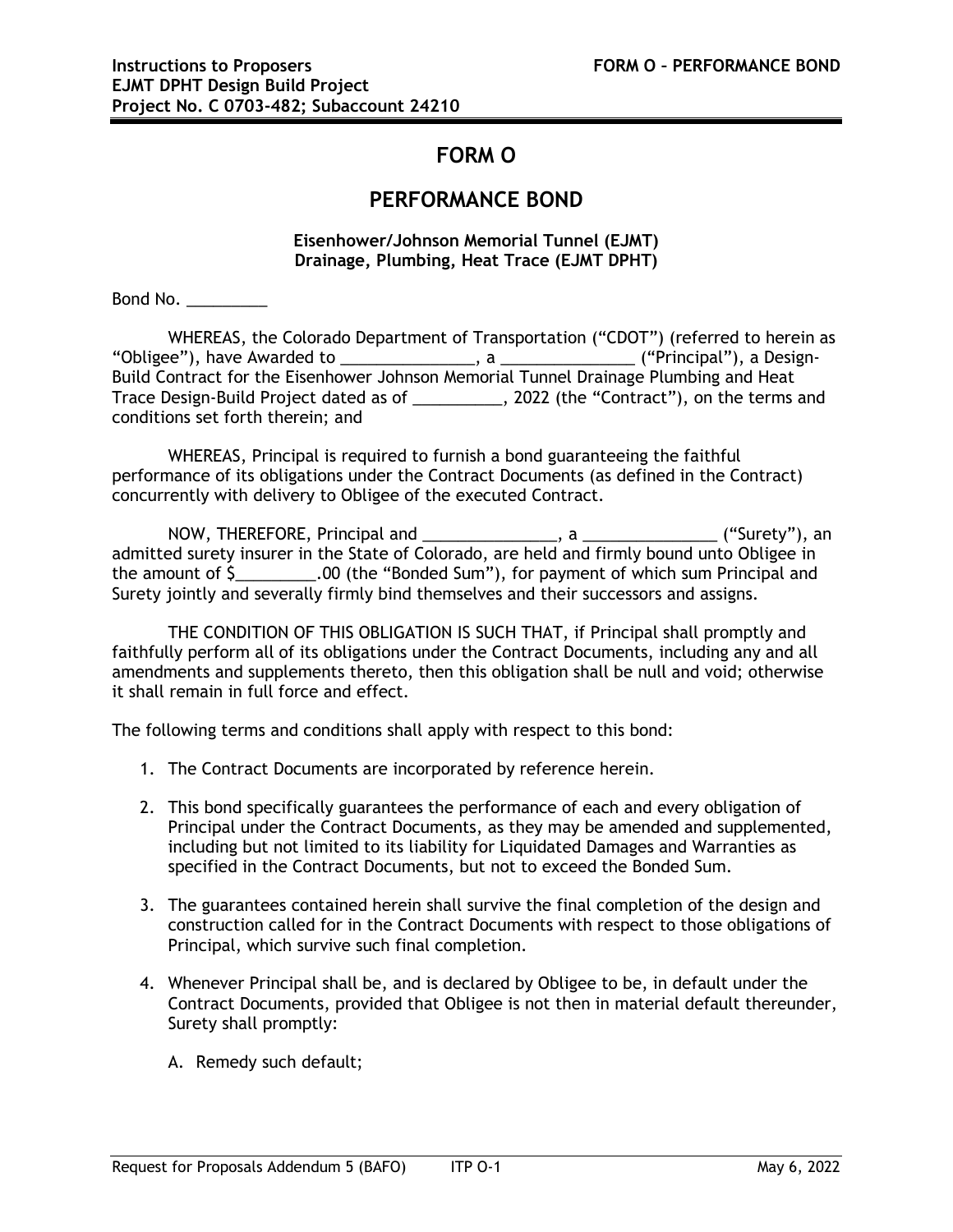- B. Complete the Project in accordance with the terms and conditions of the Contract Documents then in effect; or
- C. Select a contractor or contractors to complete all Work for which a notice to proceed has been issued in accordance with the terms and conditions of the Contract Documents then in
- D. Select a contractor or contractors to complete all Work for which a notice to proceed has been issued in accordance with the terms and conditions of the Contract Documents then in effect, using a procurement methodology approved by Obligee, arrange for a contract between such contractor or contractors and Obligee, and make available as work progresses (even though there should be a default or a succession of defaults under such contract or contracts of completion arranged under this paragraph), sufficient funds to pay the cost of completion less the unpaid balance of the Contract Price; but not exceeding, including other costs and damages for which Surety is liable hereunder, the Bonded Sum.
- 5. No alteration, modification or supplement to the Contract Documents or the nature of the work to be performed thereunder, including without limitation any extension of time for performance, shall in any way affect the obligations of Surety under this bond. Surety waives notice of any alteration, modification, supplement or extension of time.
- 6. Correspondence or claims relating to this bond should be sent to Surety at the following address:

\_\_\_\_\_\_\_\_\_\_\_\_\_\_\_\_\_\_\_\_\_\_\_\_\_\_\_\_\_\_\_\_\_\_\_\_\_\_\_\_\_\_\_\_\_\_\_\_\_\_\_\_

\_\_\_\_\_\_\_\_\_\_\_\_\_\_\_\_\_\_\_\_\_\_\_\_\_\_\_\_\_\_\_\_\_\_\_\_\_\_\_\_\_\_\_\_\_\_\_\_\_\_\_\_

7. No right of action shall accrue on this bond to or for the use of any entity other than Obligee or its successors and assigns.